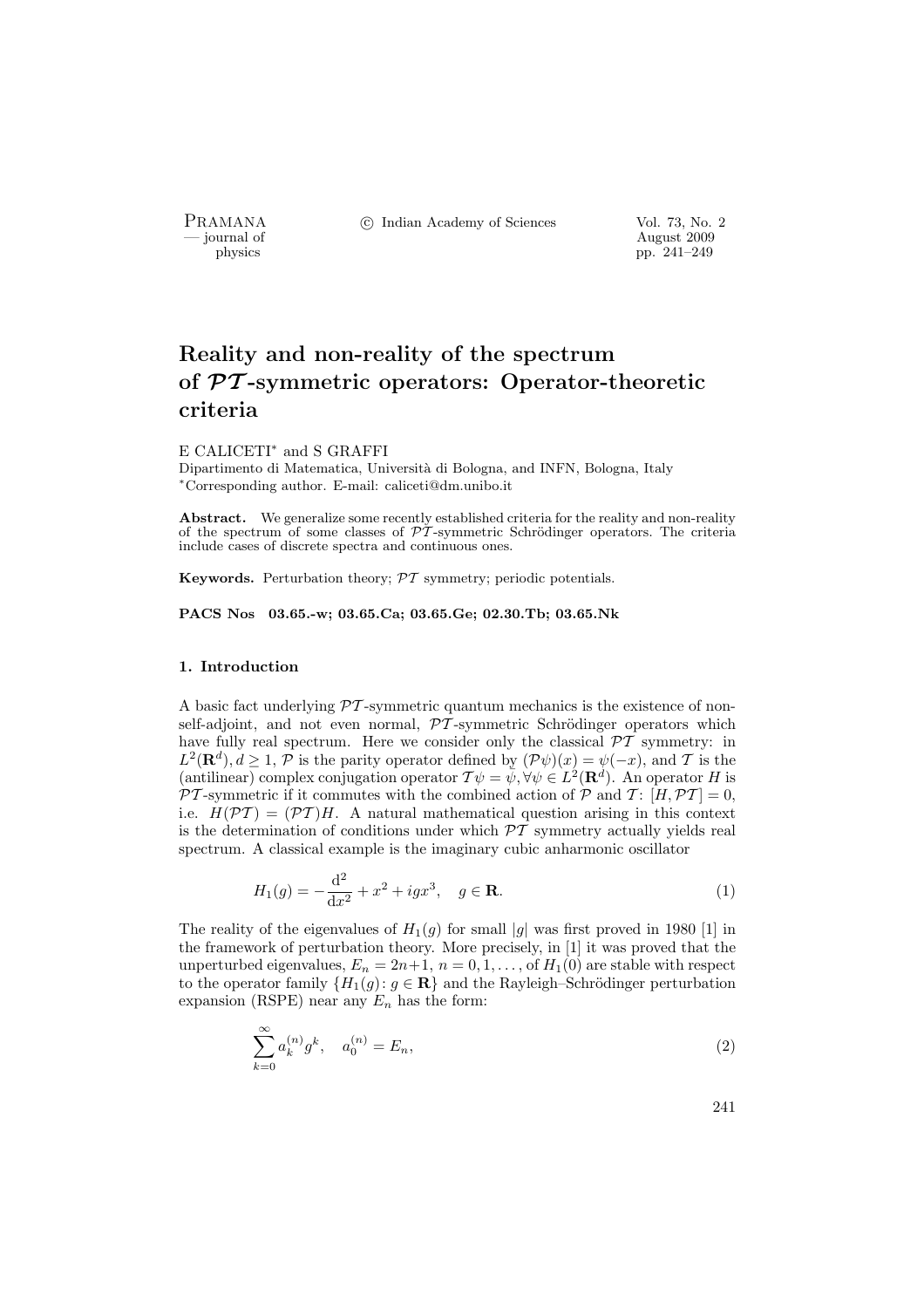where  $a_k^{(n)}$  $\binom{n}{k}$  is real ∀n, k and  $a_k^{(n)} = 0$  if k is odd. Moreover, the RSPE (2) is divergent but Borel summable to an eigenvalue  $\lambda_n(g) \in \sigma(H_1(g))$ . More precisely, let  $B(u)$  denote the Borel transform of the series (2), then  $B(u)$  has positive radius of convergence. It can be analytically continued to a neighbourhood of  $\mathbb{R}^+$  and there exists  $g_n > 0$  such that

$$
\lambda_n(g) = \int_0^\infty B(gu)e^{-u}du, \quad \text{for } |g| < g_n. \tag{3}
$$

The reality of the coefficients  $a_k^{(n)}$  $\lambda_k^{(n)}$  and (3) imply the reality of  $\lambda_n(g)$ .

In 1985, Bessis and Zinn-Justin made the conjecture that  $\sigma(H_1(g))$  is real for all  $g \in \mathbf{R}$ . The conjecture was proved in 2002 by Shin [2]. Prior to that, Dorey *et al* in [3] proved the reality of the spectrum of  $-d^2/dx^2+igx^3, g \in \mathbf{R}$ . However, examples can be provided of Hamiltonians where a spontaneous breaking of  $\mathcal{PT}$  symmetry generates complex eigenvalues. Therefore, an important issue is to extend the class of  $\mathcal{P}T$ -symmetric operators with real spectrum, providing both criteria for the reality of the spectrum and criteria for the existence of (non-real) complex eigenvalues (or, in general, complex spectrum).

In perturbation theory we consider a family of  $\mathcal{PT}$ -symmetric operators of the form

$$
H(g) = H_0 + igW, \quad g \in \mathbf{R} \tag{4}
$$

and we ask what conditions we can assume on the unperturbed operator  $H_0$  and on the perturbation W in order to guarantee that the spectrum of  $H(q)$ ,  $\sigma(H(q))$ , is real, at least for small |g|, or, vice versa, to ensure that  $\sigma(H(g))$  contains complex terms. In this framework the present article aims to provide answers to these questions. In §2 we present a review of the results obtained by the authors and collaborators in the case of discrete spectrum [4–6] and we provide a more general formulation of two criteria on the reality of the spectrum of  $H(q)$  for small |q|. More precisely, we remark that the assumption that  $H_0$  is bounded below, introduced in [4,5], is unnecessary: in fact the proof of the results does not make use of such assumption. In §3 we complete our review presenting some recent results [7] on the reality of the spectrum of  $\mathcal{PT}$ -symmetric Schrödinger operators  $H(g)$  in the case of periodic potentials with continuous band-shaped spectrum. Finally, in §4 we improve the result obtained in [7] by providing a more general condition which ensures that  $\sigma(H(q))$  contains at least a pair of complex analytic arcs for small |q|.

#### 2. The case of discrete spectrum

We first define the operator family  $H(g)$  formally given by (4) by specifying the assumptions on  $H_0$  and W. Let  $H_0$  be a self-adjoint operator in  $L^2(\mathbf{R}^d), d \geq 1$ , on some domain  $D_0$ , with compact resolvents and therefore discrete spectrum. Let  $\sigma(H_0) = {\lambda_n : n \in \mathbb{N}}$  denote the set of distinct eigenvalues of  $H_0$ . Let W be a bounded operator in  $L^2(\mathbf{R}^d)$ . Moreover, assume that  $H_0$  is  $P$ -even and W is  $P$ -odd, i.e.  $\mathcal{P}H_0 = H_0\mathcal{P}$  and  $\mathcal{P}W = -W\mathcal{P}$ . Furthermore, let  $H_0$  and W be T-symmetric, i.e.  $TH_0 = H_0T$  and  $TW = WT$ . Then the operator  $H(g) = H_0 + igW$ ,  $g \in \mathbb{R}$ ,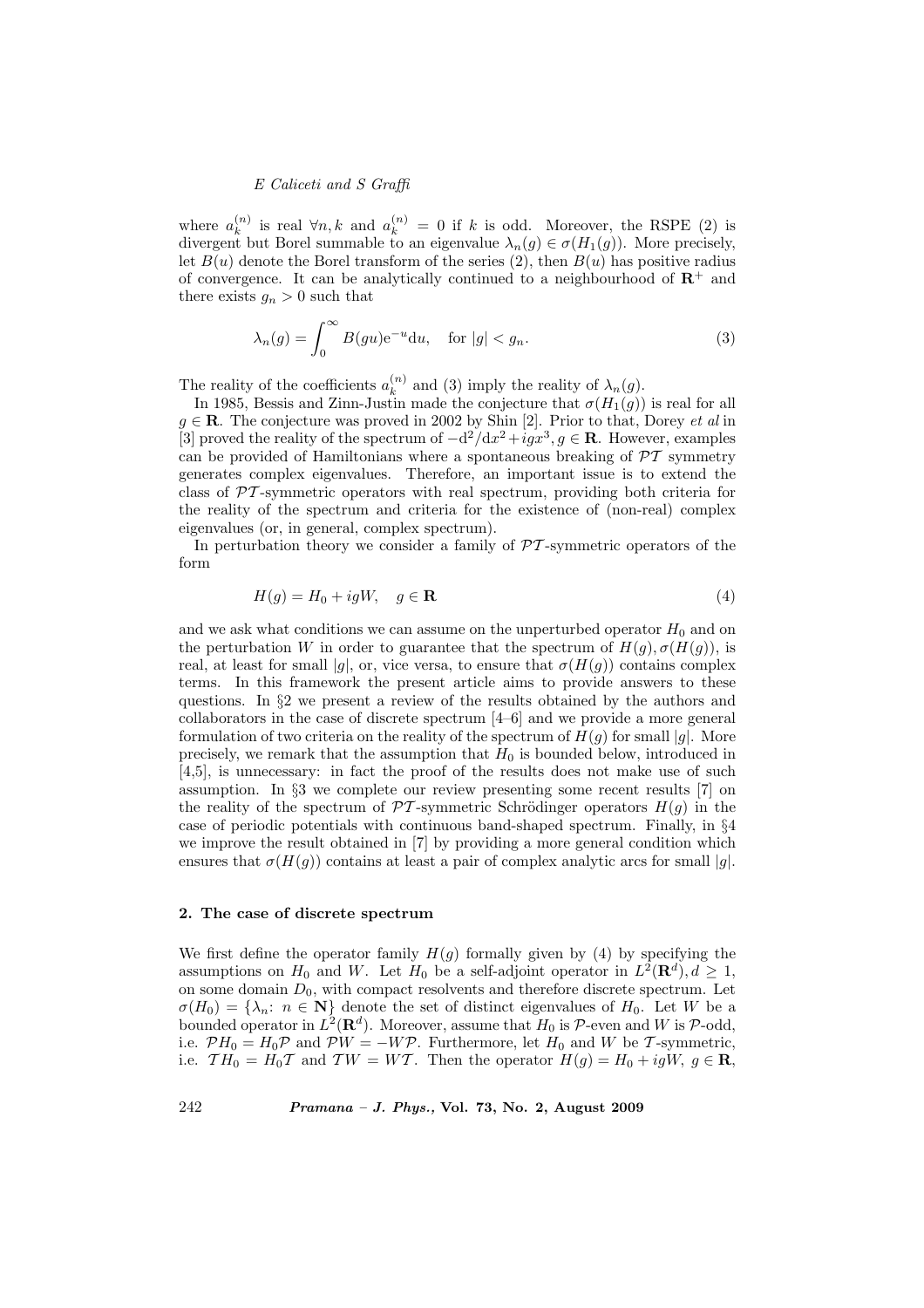#### The spectrum of PT-symmetric operators

defined on the domain  $D_0$  is  $\mathcal{PT}$ -symmetric and has discrete spectrum. The following theorem provides a criterion for the reality of  $\sigma(H(q))$ .

**Theorem 1.** Under the above assumptions on  $H_0$  and W assume the following conditions :

(i)  $\sigma(H_0)$  is simple, i.e. each eigenvalue of  $H_0$  has multiplicity 1; (ii)  $\delta := \frac{1}{2}$  $\frac{1}{2} \inf_{n \neq m} |\lambda_n - \lambda_m| > 0.$ 

Then  $\sigma(H(g)) \subset \mathbf{R}$  for  $|g| < \delta / ||W||$ .

**Remark.** The set  $\{\lambda_n: n \in \mathbb{N}\}\)$  does not necessarily represent an increasing sequence. For example the operator  $H_0 := \mathcal{P}(-\mathrm{d}^2/\mathrm{d}x^2 + x^2)$  is not bounded below and its eigenvalues are

$$
\lambda_n = \begin{cases} 2n+1, & \text{if } n \text{ is even} \\ -2n-1, & \text{if } n \text{ is odd.} \end{cases}
$$

#### Sketch of the proof of Theorem 1

The proof (see [4] where the theorem is proved under the unnecessary condition that  $H_0$  is bounded below) is based on the stability of the unperturbed eigenvalues. Since  $\lambda_n$  is simple  $\forall n$ , near each  $\lambda_n \in \sigma(H(0))$  there is one and only one eigenvalue  $\lambda_n(g)$  of  $H(g)$  for  $|g| < g_n$   $(g_n$  suitably small) and  $\lambda_n(g) \to \lambda_n$  as  $g \to 0$ . Now we recall that the eigenvalues of a  $\mathcal{P}\mathcal{T}$ -symmetric operator come in pairs of complex conjugate values. Therefore, the uniqueness of  $\lambda_n(q)$  implies its reality. Moreover,  $\lambda_n(g)$  can be obtained as the sum of the (convergent) RSPE near  $\lambda_n$ , whose radius of convergence  $r_n$  can be bounded below uniformly in  $n: r_n \ge g_0 := \delta / ||W|| > 0$ . Hence  $g_0$  is a common radius of convergence and for all n and  $|g| < g_0$  the following expansion holds:

$$
\lambda_n(g) = \lambda_n + \sum_{k=1}^{\infty} a_k^{(n)} g^k.
$$
\n(5)

Thus, for  $|g| < g_0$  the spectrum of  $H(g)$  contains the set of real eigenvalues  $\lambda_n(g)$ ,  $n \in \mathbb{N}$  given by (5). Now the core of the proof consists in showing that for  $|g| < g_0$  there are no other eigenvalues in the spectrum of  $H(g)$  besides those generated by the above expansions, i.e.  $\sigma(H(g)) = {\lambda_n(g): n \in \mathbb{N}}$  for  $|g| < \delta/||W||$ , and this is proved in [4] using the analyticity of the operator family  $H(g)$  for  $g \in \mathbf{C}$ (see also  $[8]$ ).

In order to prove the reality of the perturbed eigenvalues  $\lambda_n(q)$  in the proof of Theorem 1, a crucial role is played by the simplicity of the unperturbed eigenvalues. Therefore, a natural question arises at this point regarding what can be said in the degenerate case, i.e. when the multiplicity of an eigenvalue  $\lambda_n \in \sigma(H(0)), m(\lambda_n)$ , is greater than one. The answer is not a priori obvious; in fact now near  $\lambda_n$  there are  $m(\lambda_n) > 1$  eigenvalues of  $H(g)$  and among them there might be pairs of complex conjugate values. A result that takes care of this question is stated in the following theorem, proved in [5].

*Pramana – J. Phys.*, Vol. 73, No. 2, August 2009  $243$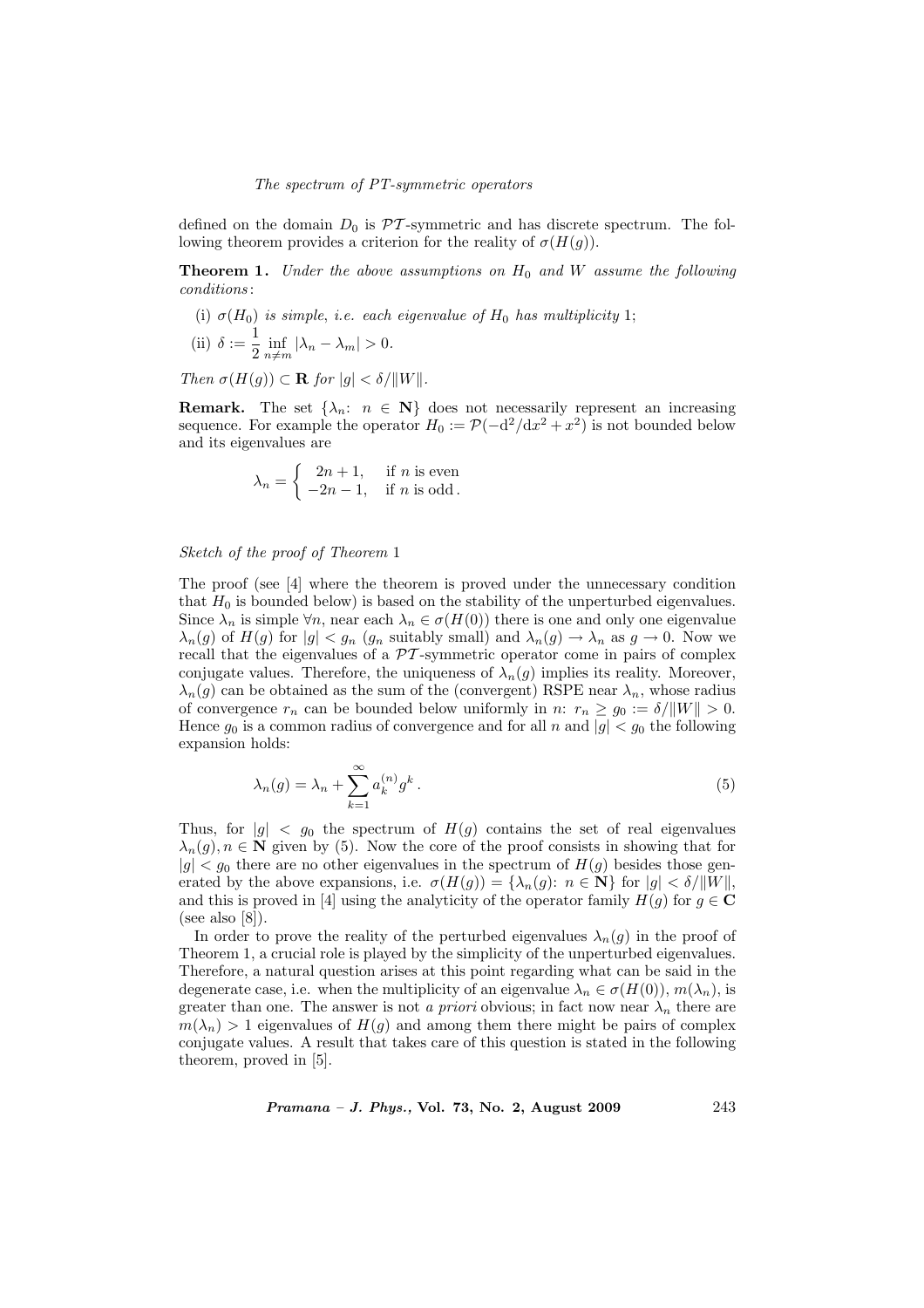**Theorem 2.** Let  $H_0$  and  $W \in L^{\infty}(\mathbf{R}^d)$  satisfy the assumptions stated at the beginning of the section. Let  $\delta$  be defined as in Theorem 1. Assume the following conditions:

- $(A_1) \delta > 0;$
- (A<sub>2</sub>) for each n, all the eigenfunctions of  $\lambda_n$  have the same parity: they are either all P-even or all P-odd.

Then for  $|g| < \delta/||W||_{\infty}$ , the spectrum of  $H(g)$  is purely real.

Example (Perturbations of resonant harmonic oscillators) Let

$$
H_0 = \frac{1}{2} \sum_{k=1}^{d} \left[ -\frac{d^2}{dx_k^2} + \omega_k^2 x_k^2 \right], \quad \omega_k \in \mathbf{R}.
$$
 (6)

First of all it is easy to see that in order to ensure condition  $(A_1)$  it is necessary and sufficient to assume that the frequencies  $\omega_k$  are rational multiples of the same frequency, i.e. we must assume that they have the form

$$
\omega_k = \frac{p_k}{q_k} \omega, \quad k = 1, \dots, d,
$$

where  $p_k, q_k$  are relatively prime natural numbers. In turn, condition  $(A_2)$  is guaranteed if  $p_k$ ,  $q_k$  are odd  $\forall k$ . More precisely the following result is proved in [5].

**Corollary 3.** Let  $H_0$  be defined by (6) and  $W \in L^{\infty}(\mathbf{R}^d)$ . If  $p_k, q_k$  are both odd  $\forall k$ , then  $H(g) = H_0 + igW$  has a purely real spectrum for  $|g| < \delta / ||W||_{\infty}$ .

Assumption  $(A_2)$  is also a necessary condition for the reality of the spectrum of  $H(q)$  for small |q|, when the degeneracy of the unperturbed eigenvalues is double. More precisely the following criterion for the existence of complex eigenvalues holds (see [4] for the proof).

**Theorem 4.** Let  $\lambda$  be an eigenvalue of  $H_0$  with multiplicity  $m = 2$  with eigenvectors  $\psi_1$ ,  $\psi_2$  with opposite parity, i.e.  $\mathcal{P}\psi_1 = \psi_1$  and  $\mathcal{P}\psi_2 = -\psi_2$ . Let  $W \in L^{\infty}_{loc}(\mathbf{R}^d)$ be relatively bounded with respect to  $H_0$ , i.e. there exist  $a, b > 0$  such that

 $\|Wu\| \le a\|u\| + b\|H_0u\|, \quad \forall u \in D(H_0) \subset D(W).$ 

Moreover, let  $\langle W\psi_1, \psi_2 \rangle \neq 0$ . Then there exists  $g_0$  such that  $H(g) = H_0 + igW$  has a pair of (non-real) complex conjugate eigenvalues near  $\lambda$  for  $|g| < g_0$ .

The criteria provided so far for the reality of the spectrum require that the perturbation W is bounded. A criterion that applies to a class of unbounded perturbations is given in the following theorem, proved in [6].

**Theorem 5.** Let  $H(g)$  be the closed operator in  $L^2(\mathbf{R})$  defined by the differential expression

244 Pramana – J. Phys., Vol. 73, No. 2, August 2009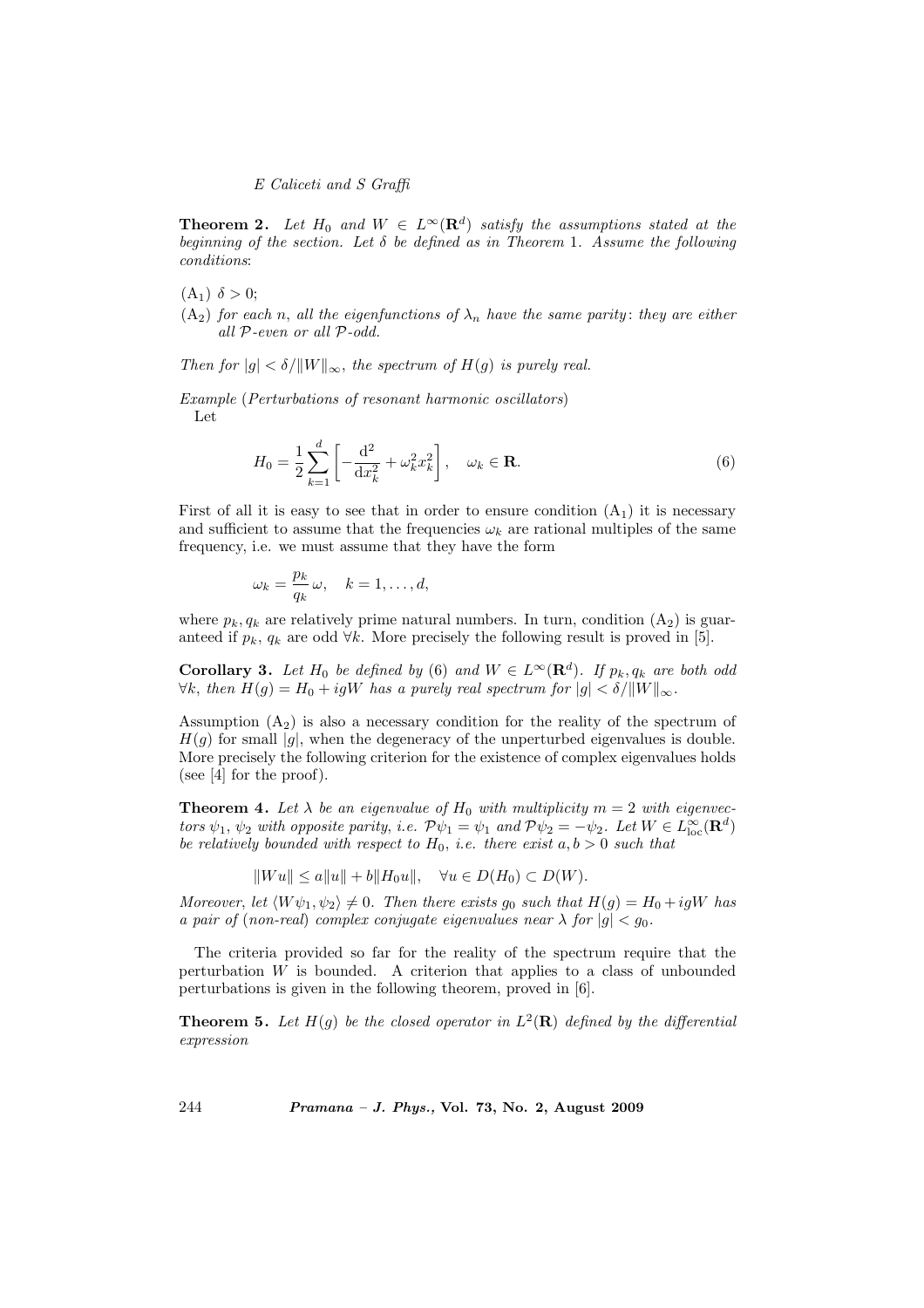The spectrum of PT-symmetric operators

$$
H(g) = -\frac{\mathrm{d}^2}{\mathrm{d}x^2} + V(x) + igW(x), \quad g \in \mathbf{R},
$$

on the domain  $H^2(\mathbf{R}) \cap D(V)$ . Here V is a real valued even polynomial:  $V(-x) =$  $V(x), \forall x$ , of degree 2p, diverging positively at infinity, and W is a real valued odd polynomial:  $W(-x) = -W(x), \forall x, \text{ of degree } 2q - 1.$  Assume that  $p > 2q, q \ge 1.$ Then there exists  $g_0 > 0$  such that  $\sigma(H(g)) \subset \mathbf{R}$  for  $|g| < g_0$ .

Remark. Further investigations in the more general case of unbounded perturbation W, including the case when  $H_0$  is  $\mathcal{PT}$ -symmetric and not self-adjoint, have led to weaker results (see [9,10]) that can be summarized as follows:

- 1. The perturbed eigenvalues of  $H(g)$ , generated by the stability of the unperturbed simple eigenvalues are real for  $|q|$  small.
- 2. Complex eigenvalues cannot accumulate to finite points, i.e. if complex eigenvalues occur they diverge to infinity as  $q \to 0$ .

## 3. The case of continuous spectrum: Schrödinger operators with periodic potentials

One basic assumption for the criteria provided in the previous section is the discreteness of the spectrum of the unperturbed Hamiltonian (and consequently of the whole family  $H(q), \forall q$ , since the perturbation is assumed to be bounded or relatively bounded with respect to  $H(0)$ ). In this section we will examine the case of continuous spectrum, again with the aim to obtain criteria for the reality of  $\sigma(H(q))$  for small |g|. Although the setting may appear quite different from the previous one, we will actually deal with operators whose spectrum is given by the union of discrete spectra, and we will be able to extend the perturbation theory techniques described in the previous section to a class of operators with continuous spectrum.

We deal with the Schrödinger operator in  $L^2(\mathbf{R})$ 

$$
H\psi = \left(-\frac{\mathrm{d}^2}{\mathrm{d}x^2} + V\right)\psi,\tag{7}
$$

where the potential V is complex-valued,  $\mathcal{PT}$ -symmetric and  $2\pi$ -periodic, already considered by several authors (see e.g.  $[11-16]$ ). If  $V$  is real-valued under mild regularity assumptions the spectrum of  $H$  is absolutely continuous on  $\bf{R}$  and band shaped (see e.g. [17]). Then a natural question is whether there exist periodic potentials generating Schrödinger operators with real band spectrum. The question has been examined in [11–15] by a combination of numerical and WKB techniques in several particular examples. In [16] it is proved that the occurrence of complex spectra cannot be excluded, and a condition has been isolated under which  $H$  admits complex spectrum consisting of a disjoint union of analytic arcs. In this section we illustrate a criterion for the reality of the spectrum for a class of  $\mathcal{PT}$ -symmetric Schrödinger operators with periodic potentials, obtained in [7].

*Pramana – J. Phys.*, Vol. 73, No. 2, August 2009  $245$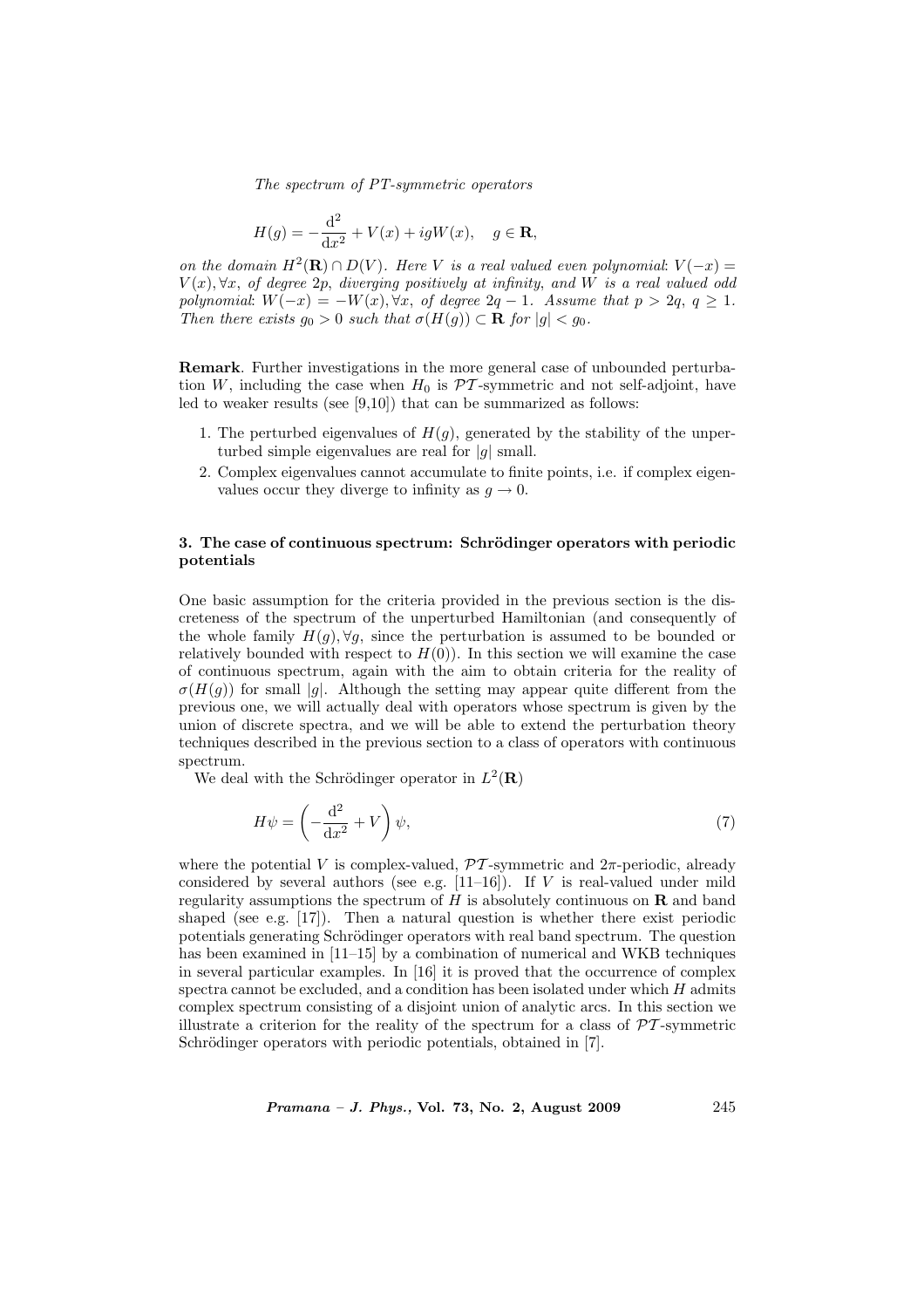Let us now specify the assumptions on H which will be again of the form  $H =$  $H(g) = H(0) + gW$ , since the framework is once again that of perturbation theory. Let  $q(x) \in H^{-1}_{loc}(\mathbf{R})$  be a real-valued tempered distribution,  $2\pi$ -periodic and  $\mathcal{P}$ symmetric. Moreover, assume that the quadratic form generated by  $q$  is bounded relative to that generated by the kinetic energy, with relative bound  $b < 1$ , i.e. there exist  $a, b > 0, b < 1$  such that

$$
\int_{\mathbf{R}} q(x)|u(x)|^2 dx \le b \int_{\mathbf{R}} |u'(x)|^2 dx + a \int_{\mathbf{R}} |u(x)|^2 dx, \quad \forall u \in H^1(\mathbf{R}).
$$

Let  $H(0)$  denote the self-adjoint realization in  $L^2(\mathbf{R})$  of the differential expression

$$
H(0) = -\frac{d^2}{dx^2} + q(x).
$$

It is known [18] that the spectrum of  $H(0)$  is continuous and band-shaped. More precisely, there exist two sequences  $\alpha_n, \beta_n, n = 0, 1, \ldots$ , such that

$$
0 \le \alpha_0 \le \beta_0 \le \beta_1 \le \alpha_1 \le \alpha_2 \le \beta_2 \le \beta_3 \le \alpha_3 \le \alpha_4 \le \cdots
$$

and  $\sigma(H(0))$  is given by the union of the bands

$$
B_{2n} := [\alpha_{2n}, \beta_{2n}], \quad B_{2n+1} := [\beta_{2n+1}, \alpha_{2n+1}], \quad n = 0, 1, \dots
$$

Then

$$
\Delta_n := ]\beta_{2n}, \beta_{2n+1}[ , \quad ]\alpha_{2n+1}, \alpha_{2n+2}[ , \quad n = 0, 1, ...
$$

are the gaps between the bands. Let  $|\Delta_n|$  denote the width of the gap  $\Delta_n$ , n = 0, 1, .... Now we introduce the perturbation term W. Let  $W \in L^{\infty}(\mathbf{R})$  be a 2π-periodic, PT-symmetric function,  $\overline{W(-x)} = W(x), \forall x$ .

Let  $H(g)$  denote the closed operator in  $L^2(\mathbf{R})$  formally given by

$$
H(g) = -\frac{\mathrm{d}^2}{\mathrm{d}x^2} + q(x) + gW(x), \quad g \in \mathbf{R}
$$

on the domain  $D(H(0))$ . Then  $H(q)$  is  $\mathcal{PT}$ -symmetric. We are now ready to state the main result of this section (see [7] for the proof and more details).

**Theorem 6.** Assume that all the gaps  $\Delta_n$  of  $H(0)$  are open (i.e., non-empty):  $\alpha_n < \beta_n < \beta_{n+1} < \alpha_{n+1}, \forall n \text{ and }$ 

$$
d := \frac{1}{2} \inf_{n \in \mathbb{N}} |\Delta_n| > 0.
$$

If  $|g| < \frac{d^2}{2(1+d)^{||}}$  $\frac{d^2}{2(1+d)\|W\|_{\infty}} := \bar{g}$  there exist real-valued sequences  $\alpha_n(g), \beta_n(g), n = 0, 1, \ldots$ such that  $0 \le \alpha_0(g) < \beta_0(g) < \beta_1(g) < \alpha_1(g) < \alpha_2(g) < \beta_2(g) < \beta_3(g) < \cdots$ , and

$$
\sigma(H(g)) = \bigcup_{n \in \mathbf{N}} B_n(g),
$$

where

$$
B_{2n}(g) := [\alpha_{2n}(g), \beta_{2n}(g)], \quad B_{2n+1}(g) := [\beta_{2n+1}(g), \alpha_{2n+1}(g)], \forall n.
$$

In particular  $\sigma(H(g))$  is real and band-shaped for  $|g| < \bar{g}$ .

246 Pramana – J. Phys., Vol. 73, No. 2, August 2009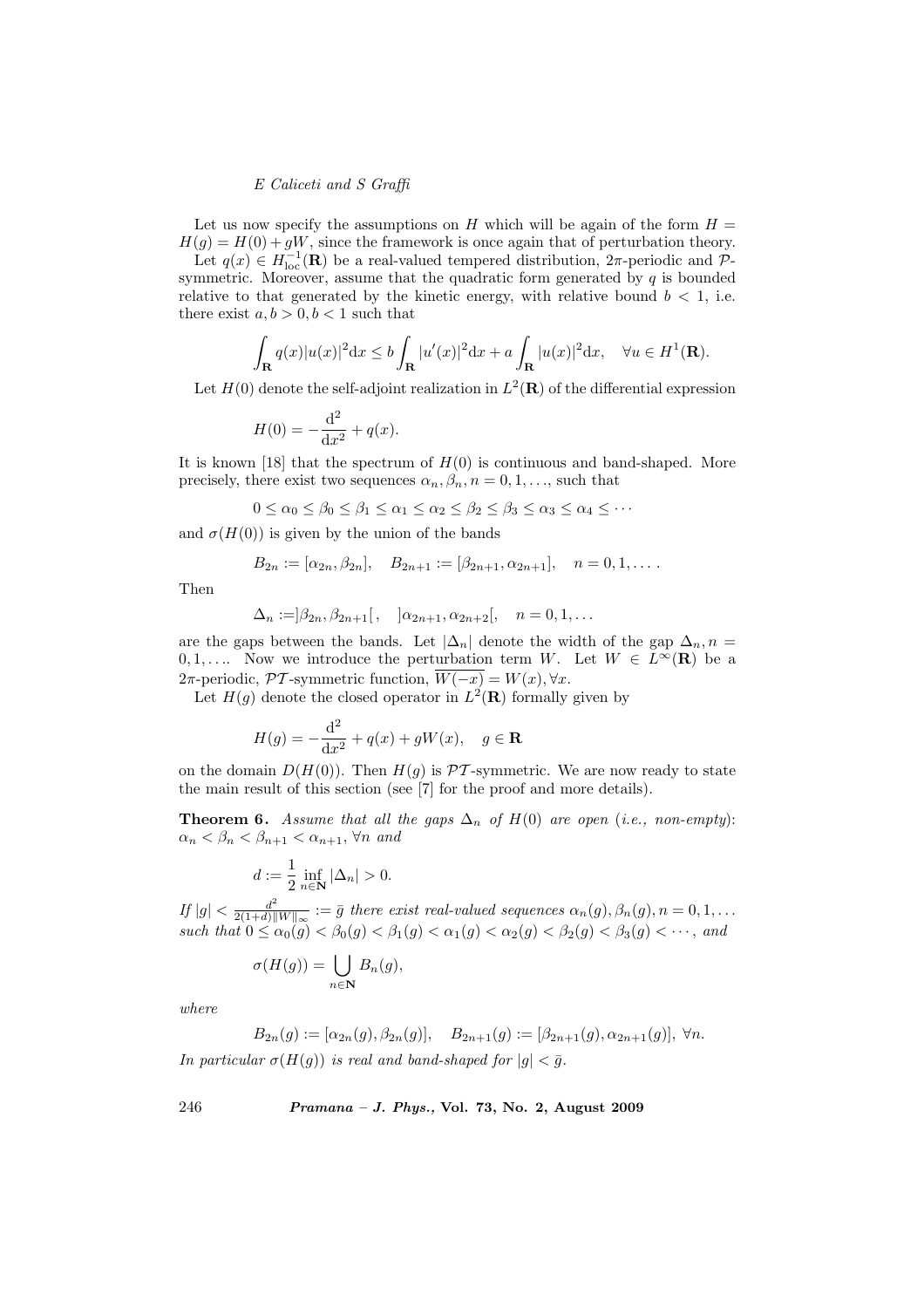## The spectrum of PT-symmetric operators

Example (Perturbations of the Kronig–Penney model). The distribution

$$
q(x) = \sum_{n \in \mathbf{Z}} \delta(x - 2\pi n)
$$

fulfills the above conditions (see [7] for details). Hence if W is a bounded,  $2\pi$ periodic and  $\mathcal{P}\mathcal{T}$ -symmetric function, the operator

$$
H(g) = -\frac{\mathrm{d}^2}{\mathrm{d}x^2} + \sum_{n \in \mathbf{Z}} \delta(x - 2\pi n) + gW(x)
$$

has real band-shaped spectrum for  $g \in \mathbf{R}$ ,  $|g| < \bar{g}$ .

Sketch of the proof of Theorem 6

By the Floquet–Bloch theory (see e.g. [17,19]),  $\lambda \in \sigma(H(g))$  if and only if the equation

$$
H(g)\psi = \lambda\psi\tag{8}
$$

has a non-constant solution  $\psi$ . In turn all such solutions have the form  $\psi_p(x) =$  $e^{ipx}\phi_p(x), p \in ]-\frac{1}{2},\frac{1}{2}]$  (the Brillouin zone), and  $\phi_p$  is  $2\pi$ -periodic. Then  $\psi_p$  solves (8) if and only if  $\phi_p$  solves  $H_p(g)\phi_p = \lambda \phi_p$  where  $H_p(g)$  is the operator in  $L^2(0, 2\pi)$ formally given by

$$
H_p(g)u = \left(-i\frac{d}{dx} + p\right)^2 u + qu + gWu, \quad u \in D(H_p(g)),\tag{9}
$$

with periodic boundary conditions. Then

$$
\sigma(H(g)) = \bigcup_{p \in ]-1/2,1/2]} \sigma(H_p(g)).
$$

Since the spectrum of  $H_p(g)$  is discrete  $\forall p, \sigma(H_p(g)) := {\lambda_n(g; p): n = 0, 1, \ldots}$ , it suffices to prove the reality of the eigenvalues  $\lambda_n(g; p)$ ,  $\forall n, \forall p$ . So we apply perturbation theory to the family  $H_p(g)$  for each fixed  $p \in ]-1/2,1/2]$ , where

$$
H_p(0) = \left(-i\frac{\mathrm{d}}{\mathrm{d}x} + p\right)^2 + q(x).
$$

The technique is similar to the former one for operators with discrete spectrum (as anticipated at the beginning of the section), plus a control on the uniformity of the results on the Brillouin zone. For instance, the requirement  $\delta(p) := \inf_{n \neq m} |\lambda_n(0, p) - \lambda_m(0, p)| > 0$ ,  $\forall p$  has to be satisfied uniformly in p. This is guaranteed if the width  $|\Delta_n|$  of the gaps does not vanish as  $n \to \infty$ , as assumed in the theorem. For more details, see [7].

#### 4. A criterion for the existence of complex continuous spectra

In this section we provide a criterion for the existence of complex continuous spectra for  $\mathcal{PT}$ -symmetric Schrödinger operators with periodic potentials which sharpens

*Pramana – J. Phys.*, Vol. 73, No. 2, August 2009  $247$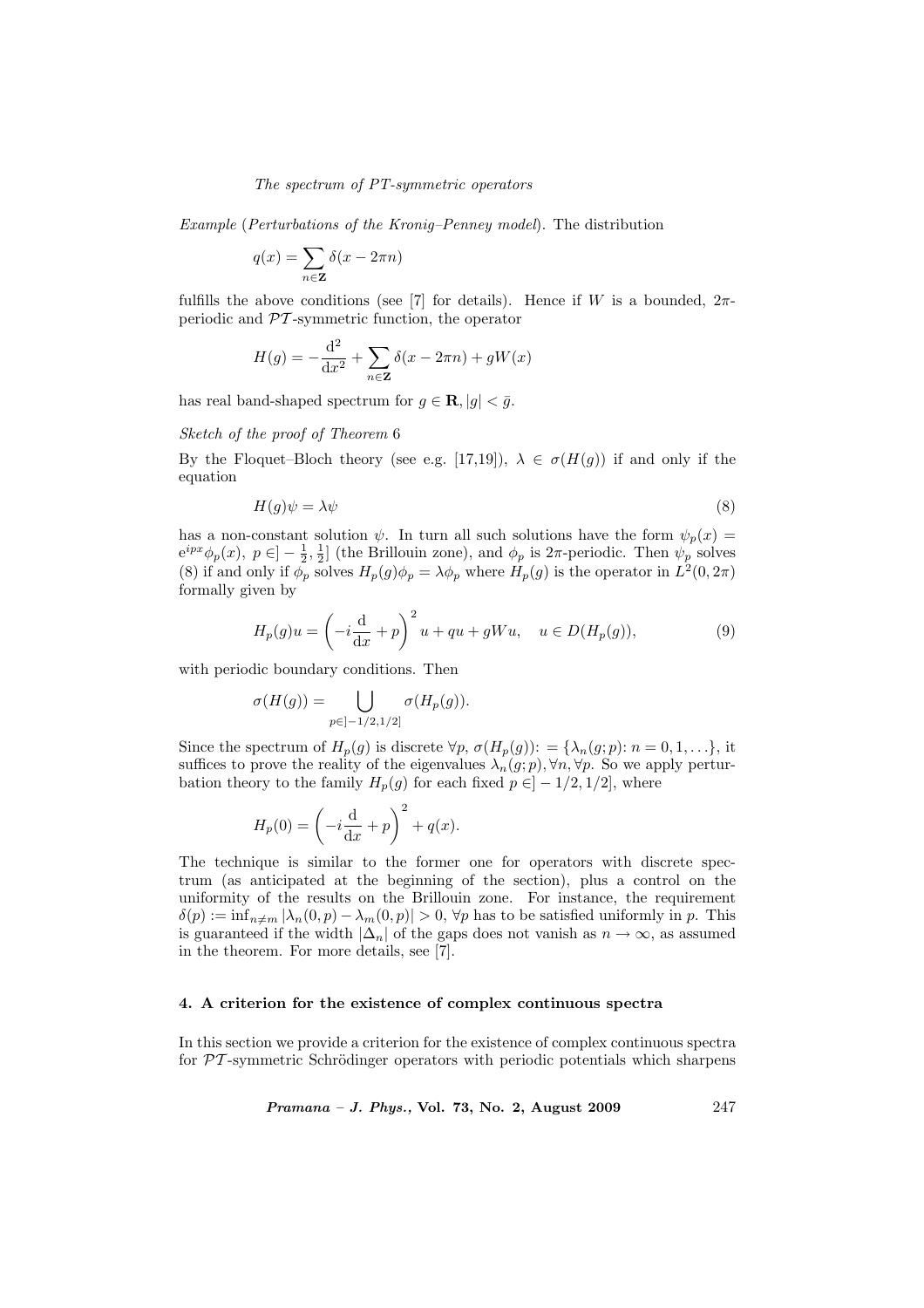the result of Shin [16] and improves the one provided in [7]. More precisely let  $W \in L^{\infty}(\mathbf{R})$  be a 2 $\pi$ -periodic function and

$$
W(x) = \sum_{n \in \mathbf{Z}} w_n e^{inx}, \quad w_n = \frac{1}{2\pi} \int_{-\pi}^{\pi} W(x) e^{-inx} dx
$$

its Fourier expansion. Consider the operator  $K(q)$  formally given by

$$
K(g) = -\frac{d^2}{dx^2} + gW
$$
,  $D(H(g)) = H^2(\mathbf{R})$ ,  $g \in \mathbf{R}$ .

Then we have

**Theorem 7.** Let W be  $\mathcal{PT}$ -symmetric, i.e.  $\overline{W(-x)} = W(x)$ . Then

- (i)  $\bar{w}_n = w_n, \forall n \in \mathbf{Z};$
- (ii) If  $\exists k \in \mathbb{N}$  such that  $w_k w_{-k} < 0$ , then there is  $g_0 > 0$  such that for  $|g| < g_0$ the spectrum of  $K(q)$  contains at least a pair of complex conjugate (non-real) analytic arcs.

#### Remarks

- 1. This theorem sharpens the results of Shin [16]: here the assumptions are explicit, because they involve only the given potential  $W(x)$ , while those of [16] involve some conditions on the Floquet discriminant of the equation  $K(q)\psi = E\psi$ . This requires some a priori information on the solutions of the equation itself.
- 2. The criterion provided by Theorem 7(ii) improves that of [7] where it is required that the index  $k \in \mathbb{N}$  such that  $w_k w_{-k} < 0$  is odd.
- 3. Explicit examples of potentials fulfilling the above conditions are

$$
W(x) = i \sin^{2k+1} nx
$$
,  $k = 0, 1 ...$ ;  $n \in \mathbb{N}$ .

Sketch of the proof of Theorem 7

For the proof of (i) see [7]. As for (ii), the argument is similar to the one used in [7] to prove Theorem 1.2(ii). So we will only point out the differences. As in the [*i*] to prove Theorem 1.2(ii). So we will only point out the differences. As in the proof of Theorem 6 above we have  $\sigma(K(g)) = \bigcup_{p \in [0,1/2]} \sigma(K_p(g))$  where  $K_p(g)$  is the operator in  $L^2(0, 2\pi)$  formally given by

$$
K_p(g) = \left(-i\frac{\mathrm{d}}{\mathrm{d}x} + p\right)^2 + gW, \quad \forall p \in [0, 1/2]
$$

with periodic boundary conditions.  $K_p(g)$  has discrete spectrum  $\forall p$ , and the proof of (ii) is based on the stability of the degenerate eigenvalues of  $K_p(0)$ with respect to the family  $K_p(g)$ ,  $g \in \mathbf{R}$ , for  $p = 0$  and  $p = 1/2$ . More precisely the eigenvalues of  $K_p(0)$  are  $\lambda_n(0,p) = (n+p)^2, n \in \mathbb{Z}$  with the corresponding eigenfunctions  $u_n := \frac{1}{\sqrt{2}}$  $\frac{1}{2\pi}e^{inx}$ . All eigenvalues are simple except for  $\lambda_n(0,0) = \lambda_{-n}(0,0) = n^2 = (-n)^2, \forall n \neq 0$ , and for  $\lambda_n(0,1/2) = \lambda_{-n-1}(0,1/2) =$  $(n+1/2)^2 = (-n-1+1/2)^2$ ,  $\forall n$ , which are degenerate with multiplicity 2. In [7]

248 Pramana – J. Phys., Vol. 73, No. 2, August 2009